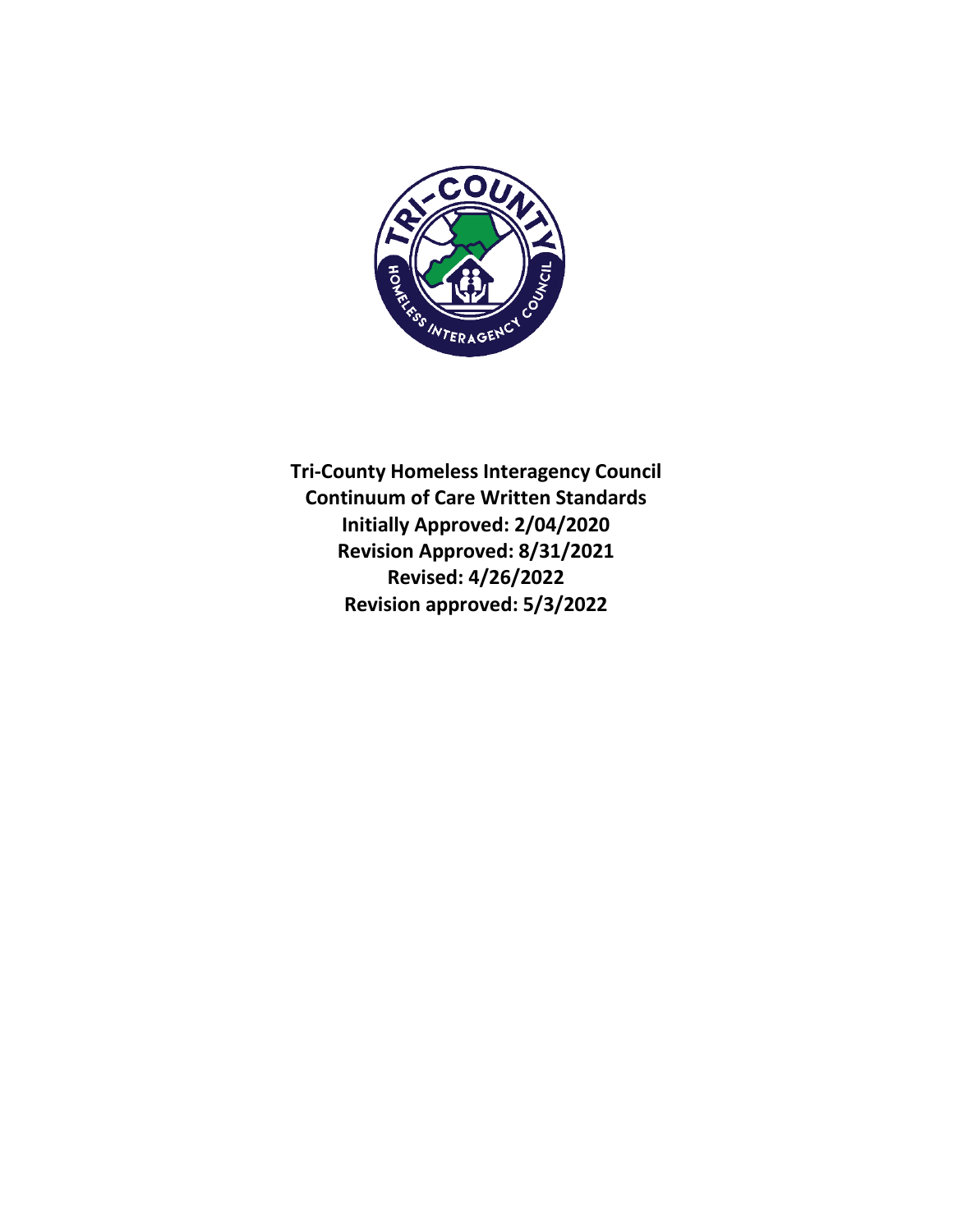# **Contents**

| <b>Overview</b>                                                                    | 3  |
|------------------------------------------------------------------------------------|----|
| Homeless Management Information System (HMIS)                                      | 4  |
| <b>Homelessness Program Categories</b>                                             | 5  |
| Homelessness Prevention (HP)                                                       | 5  |
| <b>Street Outreach Engagement</b>                                                  | 6  |
| <b>Emergency Shelter</b>                                                           | 7  |
| Rapid Re-Housing                                                                   | 8  |
| Permanent Supportive Housing (PSH)                                                 | 9  |
| <b>Emergency Housing Vouchers - Partnerships with Wilmington Housing Authority</b> | 11 |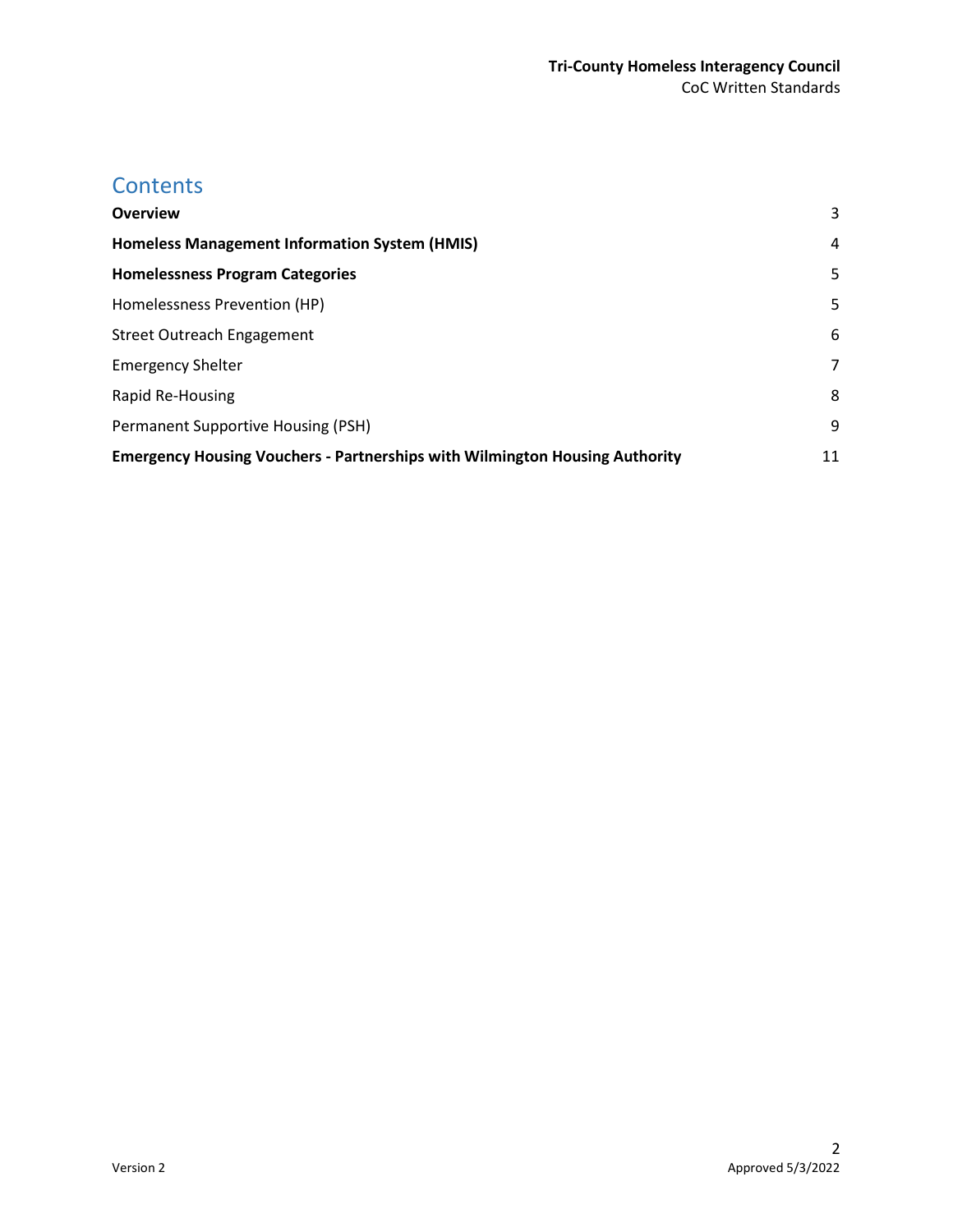## <span id="page-2-0"></span>**Overview**

The Tri-County Homeless Interagency Council (Tri-HIC) is the Housing and Urban Development (HUD) designated homeless continuum of care for the City of Wilmington and counties of Brunswick, New Hanover and Pender (NC-506).

The purpose of the Tri -HIC is to assist local governmental jurisdictions, homeless service providers, and community groups in the development of policies, plans, resources, and programs for reducing homelessness and its accompanying conditions.

We are committed to creating the systematic changes necessary to prevent and end homelessness. At the same time, we work to meet the immediate needs of people who are currently experiencing homelessness or who are at risk of becoming homeless.

In March 2015, to better align our Continuum of Care (CoC) with the Homeless Emergency Assistance and Rapid Transition to Housing (HEARTH) Act, members of Tri-HIC voted unanimously to approve the Cape Fear Council of Governments to provide a home for the administrative staff for the CoC and serve as the fiscal agent and collaborative applicant for the ESG and HUD CoC grants.

The CoC has adopted a set of written standards to ensure: a fair and transparent process in vetting projects for funding, efficient and effective delivery of crisis services, the reduction in the number of individuals that enter the shelter system, and reduction in the amount of time that households spend in crisis services before placement into permanent housing. The standards apply to all applications for state and federal funds and may be adopted for use with local funding competitions as well.

Tri-HIC utilizes HUD funding to support the operation of programs for Street Outreach, Emergency Shelter, Homelessness Prevention, Permanent Supportive Housing, and Rapid Re-Housing. Tri-HIC requires applicants seeking funding for emergency shelter (ES), homelessness prevention services (HPS), permanent supportive housing (PSH) and rapid re-housing (RRH) to practice a Housing First model.

Coordinated Entry (CE) is an assessment-based process, required by the federal government that ensures CoC partners prioritize the most vulnerable individuals/families seeking housing and are required to utilize CE (regardless of funding source) for program entry except when it prevents access to emergency services (emergency shelter and street outreach).

All CoC participating organizations must have termination and grievance policies that are made available to all people being served, which clearly state the rights of those individuals. The CoC expects that the CoC's grievance policy will be embedded within the organization's polic[y Complaint/Grievance Form](https://capefearcog.org/wp-content/uploads/2021/07/Client-Complaint-Form.pdf)

The CoC serves clients in the following ways:

- **Divert** those who are at-risk of becoming homeless by assessing their needs and referring them to appropriate resources to maintain their housing.
- **Coordinate a** referral process for those who are homeless or at risk of homelessness to be screened for the most appropriate resources to address their needs.
- **Prioritize** those who are literally homeless for shelter services and/or permanent housing.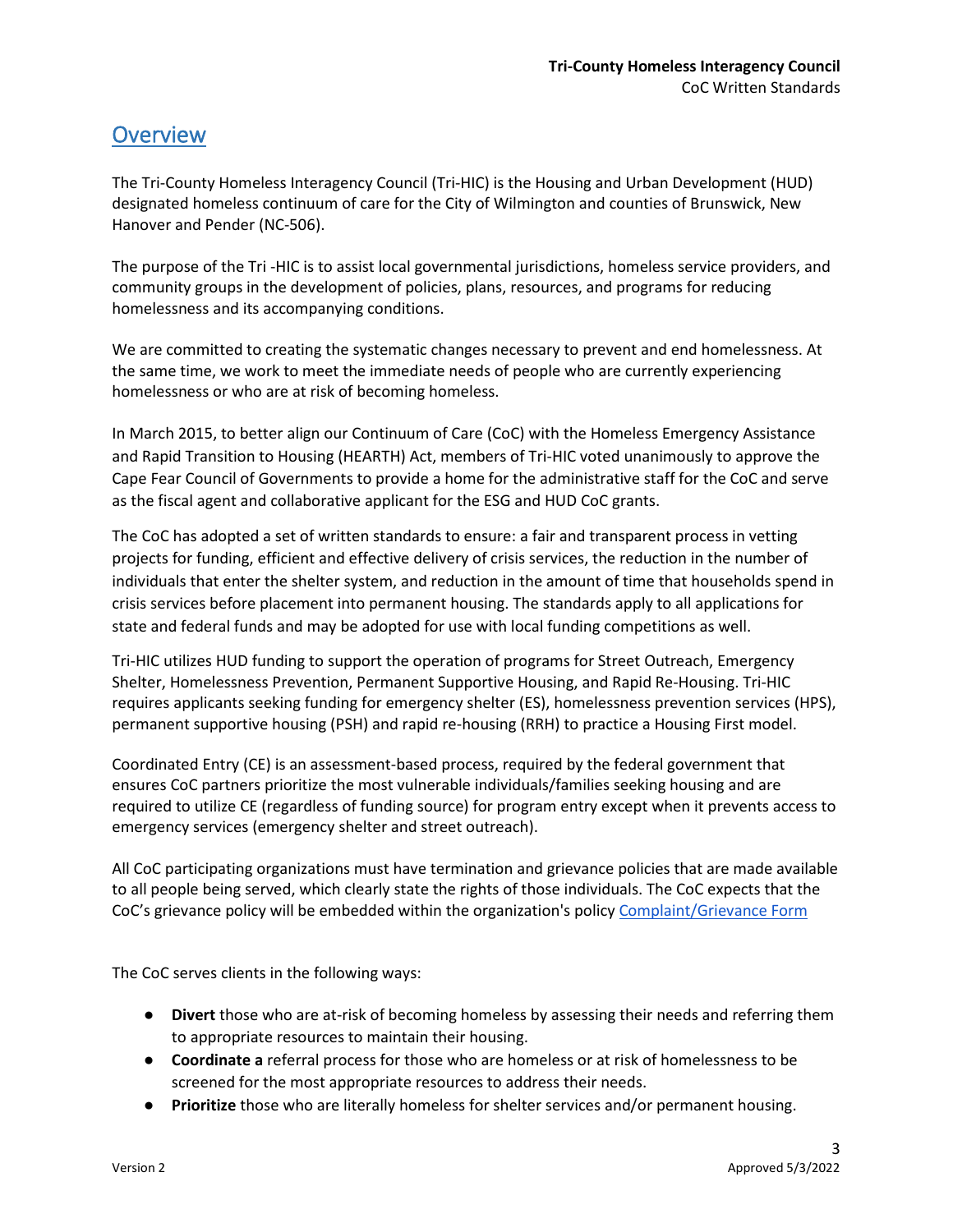- **Connect** homeless individuals and families to mainstream resources and services as soon as possible.
- **Provide** programs within the CoC to meet the needs of special populations, such as victims of domestic violence, sexual assault, etc.
- **House** individuals and families in the shortest time possible.

# <span id="page-3-0"></span>Homeless Management Information System (HMIS)

The CoC requires the use of a HMIS system to track data on persons experiencing homelessness served throughout the CoC. HMIS is used for system measures in the following ways: gaps analysis, Point-In-Time Count, Housing Inventory Count, and System Performance Measures. The system is also used to measure the performance of individual agencies through various reports including the CAPER and APR.

HMIS provides a central database for managing client engagement, services, and outcomes. The CoC is moving toward requiring all participating agencies to use HMIS for Case Management. CoC Staff and the HMIS Lead agencies provide training on the use of the HMIS system including case management, reporting and basic data entry.

The HMIS system includes financial management modules that can be used by agencies to track spending. The CoC requires funded agencies to provide quarterly reporting on spending by the 15th of the month after the quarter ends or, if the agency chooses to use HMIS, access to pull financial reporting from HMIS.

Agencies using HMIS will use the designated forms within the HMIS system for projects that they are operating. Client information entered should be timely, accurate and complete. Information is protected according to HMIS privacy standards, and clients are given the option of the privacy level pursuant to their privacy needs. Participating agencies sign an ROI that encourages programs to share relevant client data in order to serve clients effectively.

CoC partner organizations must make available to clients the following documents upon entry:

- 1. HMIS Release of Information form
- 2. HMIS Public Notice
- 3. agency client guidelines
- 4. agency policies & procedures
- 5. agency and CoC grievance policies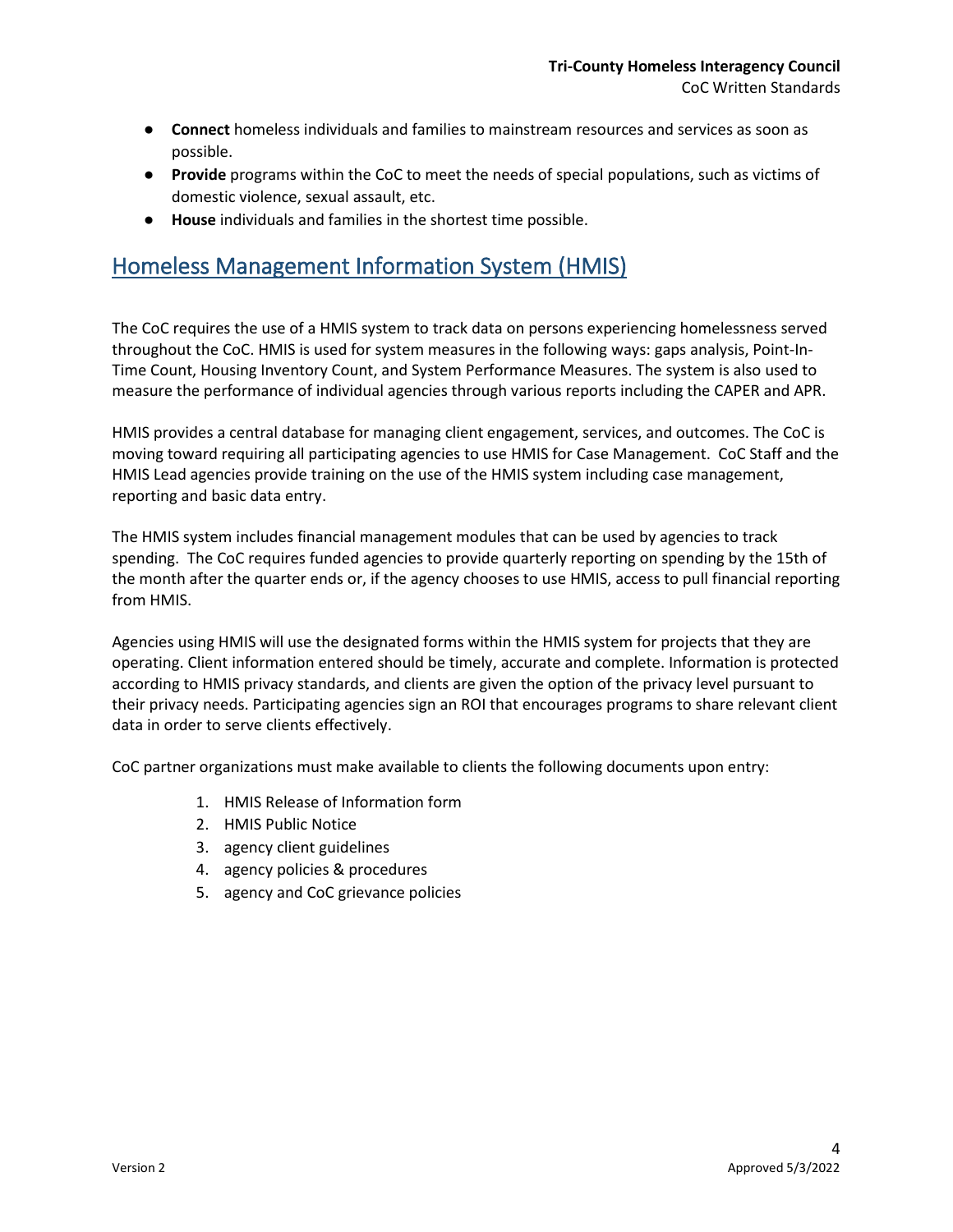# <span id="page-4-0"></span>Homelessness Program Categories

### <span id="page-4-1"></span>Homelessness Prevention (HP)

### **Standards for Targeting and Providing Prevention Services:**

Homelessness Prevention programs provide funding and person-centered housing case management to individuals and families who are at risk of becoming homeless. This includes those whose income is at or below 30% of Area Median Income (AMI) and who do not have sufficient resources or support systems (e.g. family, friends, etc) available to prevent them from becoming homeless. A person can apply for assistance within 21 days of the date that their occupancy will be terminated, based on written notification (i.e. letter, email, text)

Agencies receiving funds for homelessness prevention must confirm that an individual or family *meets one* of the following criteria:

- Has moved two or more times during the 60 days immediately prior to the application for assistance due to economic reasons
- Is living in the home of another because of economic hardship (including doubled up families and "couch surfing")
- Lives in a hotel/motel and the cost of the hotel/motel stay is NOT paid by charitable organizations or by Federal, State, or local government programs for low-income individuals
- Lives in a Single Room Occupancy (SRO) or efficiency apartment/unit in which there are more than two persons living OR lives in a larger housing unit in which there are more than 1.5 persons per sleeping room.
- Is exiting a publicly funded institution or system of care
- Lives in [substandard housing](https://www.govinfo.gov/content/pkg/CFR-1997-title24-vol1/pdf/CFR-1997-title24-vol1-sec5-425.pdf)
- Is a child/youth who does not qualify as homeless under section 24 CFR § 576.2 but qualifies under one of the following federal definitions: *Runaway and Homeless Youth Act*, *Head Start Act*, *Violence Against Women Act of 1994*, *McKinney-Vento Homeless Assistance Act*, etc. the parent(s)/guardian(s) of that child living with the child also meets criteria.

Prevention programs must show the capacity to provide person-centered, housing stability case management. Housing search assistance may be provided for 30 days prior to a household being housed either directly or through an identified housing location partner. Housing search assistance may be provided for more than 30 days as long as the agency can document the need for ongoing search efforts.

The project must have the capacity to provide Housing Stability Case Management for up to 24 months after they are re-housed or their current housing is stabilized. Continuation of case management and the decision to exit case management should be based on the family's projected ability to remain stably housed.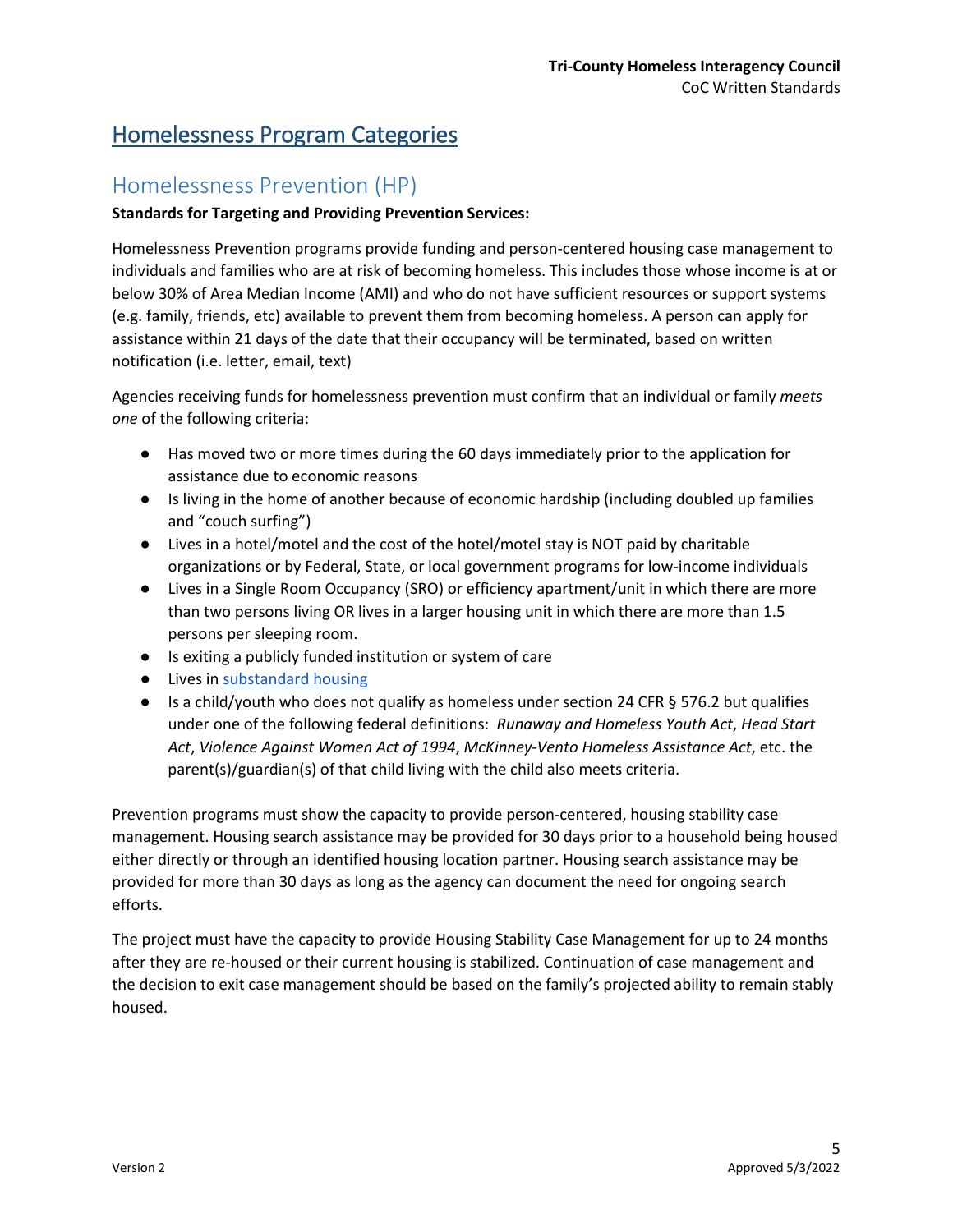Providers must engage in the following activities to ensure that Homelessness Prevention funds are effectively utilized:

- 1. Providers will prioritize families with children and households with disabilities.
- 2. Providers will use due diligence when verifying that a family meets the criteria for assistance using the document standards below:
	- a. The "at-risk" condition by obtaining documentation relevant to the applicant's statement of their condition. If a lease is expiring and is not being renewed, a notice of nonrenewal of lease termination is required. If a lease is being terminated for cause (i.e. non-payment or violation) a court order resulting from that legal action is required. Self-declarations will not be accepted when the applicant has a legally binding lease. For those without a legally binding lease, an equivalent notice is required.
	- b. Verify resources available to the family using federal standards of verification, starting with 3rd party written or documented verification (preferred form) and including available income and assets of the individual/family.
- 3. Providers will assist applicants who are ineligible and at risk of homelessness with a referral to other area partners as available or with other funding administered by the provider. This includes referrals to other area partners who have been identified as having funding sources that could potentially provide assistance.

### <span id="page-5-0"></span>Street Outreach Engagement

### **Standards for Targeting and Providing Essential Outreach Services:**

Street Outreach services target unsheltered, homeless individuals/families in order to build relationships for the purpose of providing immediate support, intervention and connections with homeless assistance programs or other social services and housing programs. Applicants for funding to support street outreach must demonstrate that the program has the specific strategies to reach unsheltered persons in the community, which includes meeting individuals/families in the physical location of their choice. Street Outreach thrives on building relationships with other service providers that will help people move off the streets as quickly as possible.

The CoC expects that Street Outreach providers operate according to the following:

- 1. Seek out and meet individuals/families experiencing homelessness where they are located in the community. An initial need and eligibility assessment is conducted in the field. Eligible individuals/families are provided the following as desired: engagement, case management, emergency health services, emergency mental health services, transportation, or other appropriate services specific to special needs populations.
- 2. Inform and refer individuals/families to Coordinated Entry (CE). Educate individuals/families on the emergency shelter options. Outreach workers develop relationships with individuals/families in order to encourage connections with other service providers that will help people move off the streets as quickly as possible.
- 3. Develop/maintain relationships with emergency shelters in order to quickly facilitate entry for any person desiring shelter.
- 4. Use *Housing First* principles.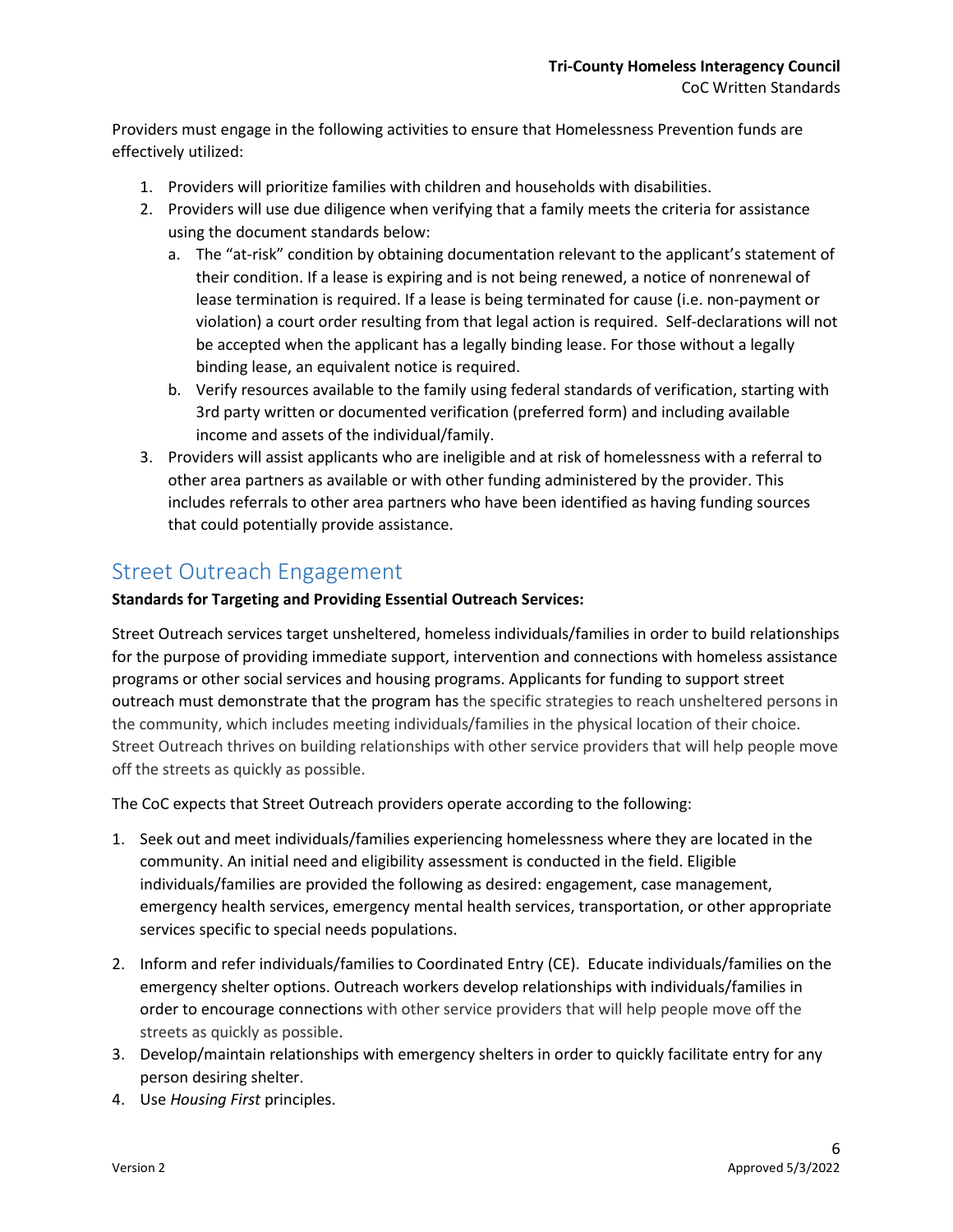# <span id="page-6-0"></span>Emergency Shelter

#### **Standards for Emergency Shelters:**

The CoC allows anyone experiencing homelessness to access emergency shelter programs immediately, without being assessed and then referred to the shelter through the Coordinated Entry (CE) process. Shelters funded through federal or state funds and operating within the CoC are expected to work toward the goal of helping individuals/families resolve their housing crisis within 30 days. All funded agencies must attend CE meetings.

- 1. Shelter residents will be screened using the *NC HMIS Street Outreach and Shelter Intake Form*. This is to ensure that all HMIS required data elements are collected upon entry to the greatest extent possible. Participants will be screened to ensure that they meet the Category 1 or Category 4 definitions of homelessness as per the ESG Interim Rule and by using ESG issued Homeless Verification forms. The COC has adopted these forms as their standard, regardless of funding source. Funded shelters will follow the process of verification starting with third party verification, staff observation (if a third-party verification cannot be obtained), and lastly, accepting self-certification.
- 2. Funded emergency shelters may incorporate additional screening questions for entry that meet the organizations mission and population served, as long as the program follows the *Housing First* principles.
- 3. Funded emergency shelters will provide clients with the following documents upon entry; HMIS release of information form, HMIS Public Notice, client guidelines, program policies & procedures, and grievance policy. Funded emergency shelters will have termination and grievance policies that are provided to all people being served by the shelter. These policies will include the shelter residents' individual rights, as well as the agency's chain of command including points of contact to address grievances.
- 4. Funded emergency shelters must operate seven (7) days a week and must have written policies and procedures for emergencies and natural disasters.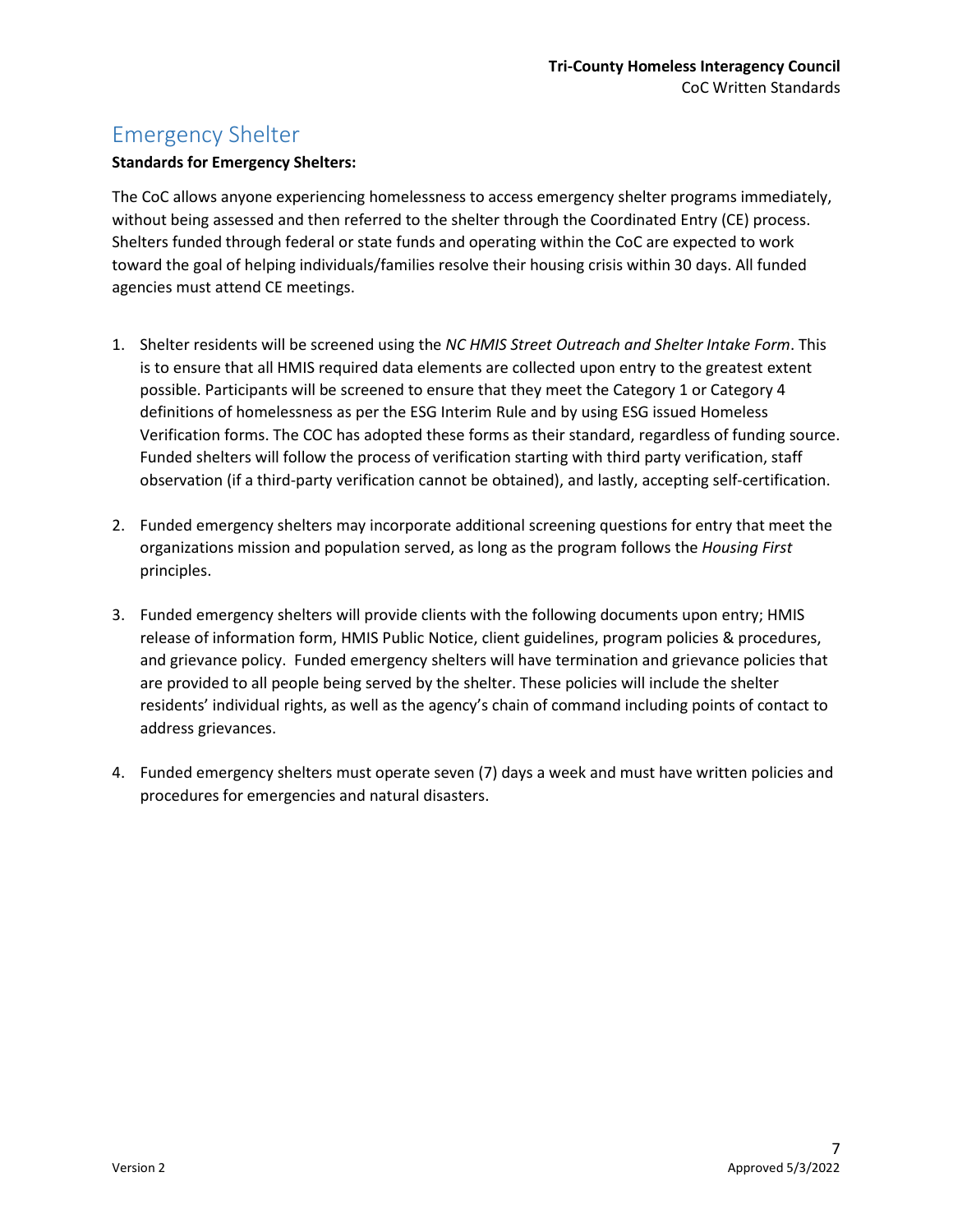### <span id="page-7-0"></span>Rapid Re-Housing

### **Standards for Rapid Re-Housing (RRH):**

RRH is used to quickly move individuals and families from homelessness into housing. This includes: those who are literally homeless, living in shelter, or in a place not meant for human habitation and cannot be diverted through another resource to immediate housing. The long-term goal of the program is housing retention.

RRH programs must show the capacity to provide person-centered, housing stability case management. Housing search assistance may be provided for 30 days prior to a household being housed either directly or through an identified housing partner. Housing search assistance may be provided for more than 30 days as long as the agency can document the need for ongoing search efforts.

RRH programs must use Housing *First* principles to provide financial assistance. There is no minimum income or employment requirement nor is there a requirement for clients to participate in case management, treatment, or education programs. However, these types of support services are beneficial in helping participants to sustain housing. Assistance is available to clients based on need for up to 24 months in order to maintain stable housing. Client participation is voluntary.

Individuals/families who score in the range of 4-7 on the VI-SPDAT will be referred to RRH programs and will be prioritized for RRH assistance. VI-SPDAT scores of 8+ will be considered for RRH assistance if the individual/family is not chronically homeless and/or no PSH openings are available at the time of assessment.

After 12 months, in order to be eligible for continued financial assistance, program participants must have an annual income at or below 30 percent of the area median income (AMI). Person-centered housing stability case management is not income specific and must be available to households for up to 24 months after they are housed.

Termination from the RRH program does not automatically disqualify an individual from receiving assistance at a later date. Clients may be reassessed for additional assistance if the issue requiring program termination has been resolved and the client is within the designated time period for assistance and meets RRH criteria.

If the provider is considering an exit destination to anything other than a leased unit, they must educate the client on their rights as a tenant. In non-leased situations (boarding house, family placement, relocation, etc.) programs must provide case management for at least 90 days following the placement in order to ensure stability, longevity and tenants' awareness of their rights.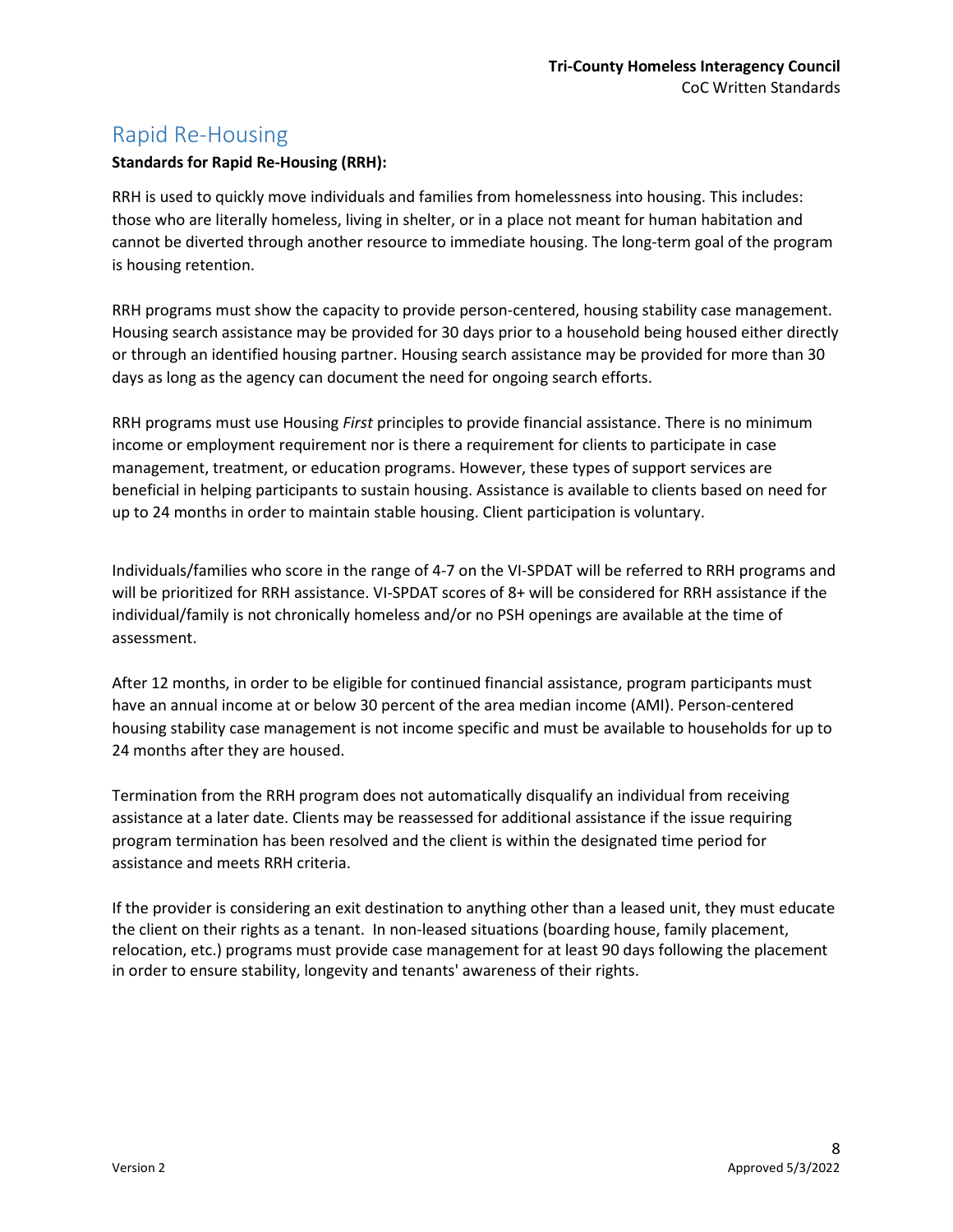RRH providers engage in the following activities to ensure that RRH funds are effectively utilized:

- 1. Referred from Coordinated Entry (CE). Service is based on a combination of need and first come-first served basis.
- 2. Serve those below 30% of Area Median Income (AMI), which will be documented using verification of income and asset certification forms and supported by corresponding financial statements (pay stubs, benefits award letter, bank statements, and any other form of income statements). RRH providers will use the guidelines set out i[n 24 CFR 5.609](https://www.law.cornell.edu/cfr/text/24/5.609) when calculating income.
- 3. Conduct a realistic assessment of the household's budget to ensure housing costs (rent, utilities & other resident required costs) for proposed units do not exceed 40% of the gross household income.
- 4. Ensure that the household budget addresses potential barriers to maintaining housing including possible increases in travel costs for those who work and/or other household costs associated with the location.
- 5. Take all steps to ensure and document that rental rates are reasonable and that the condition of the unit provides for the safety and well-being of those being placed into housing. Staff will determine rent reasonableness for the unit in the county where the individual/family is being housed using HUD standards for determination of rent reasonableness. Staff will inspect all units using the habitability standards established by HUD. Documentation of habitability is required including the inspection results, lead based paint, and/or other conditions.
- 6. Provision of sufficient financial assistance to obtain and maintain permanent housing.
- 7. Re-evaluation of household income at least every six (6) months.

Program participants rent portion will be determined by the following:

- Households are not required to pay a portion of the first month's rent.
- Households with Housing Barrier Matrix Score 4-5 AND VI-SPDAT Score 6 or higher are not required to pay a portion of the rent for two months.
- Households with income will be required to pay no more than 40% of gross household income toward rent for the remaining months that assistance is provided.
- RRH providers will use the Fair Market Rent and Utility Allowances for Tenant-Furnished Utilities from the housing authority with jurisdiction in the county where the unit is located when determining rental assistance.

### <span id="page-8-0"></span>Permanent Supportive Housing (PSH)

### **Standards for Permanent Supportive Housing (PSH):**

PSH is the recommended housing intervention for individuals who are chronically homeless and have a disabling condition. It provides a combination of affordable housing with case management support to provide housing stability for those that are likely to continue to experience homelessness without ongoing assistance.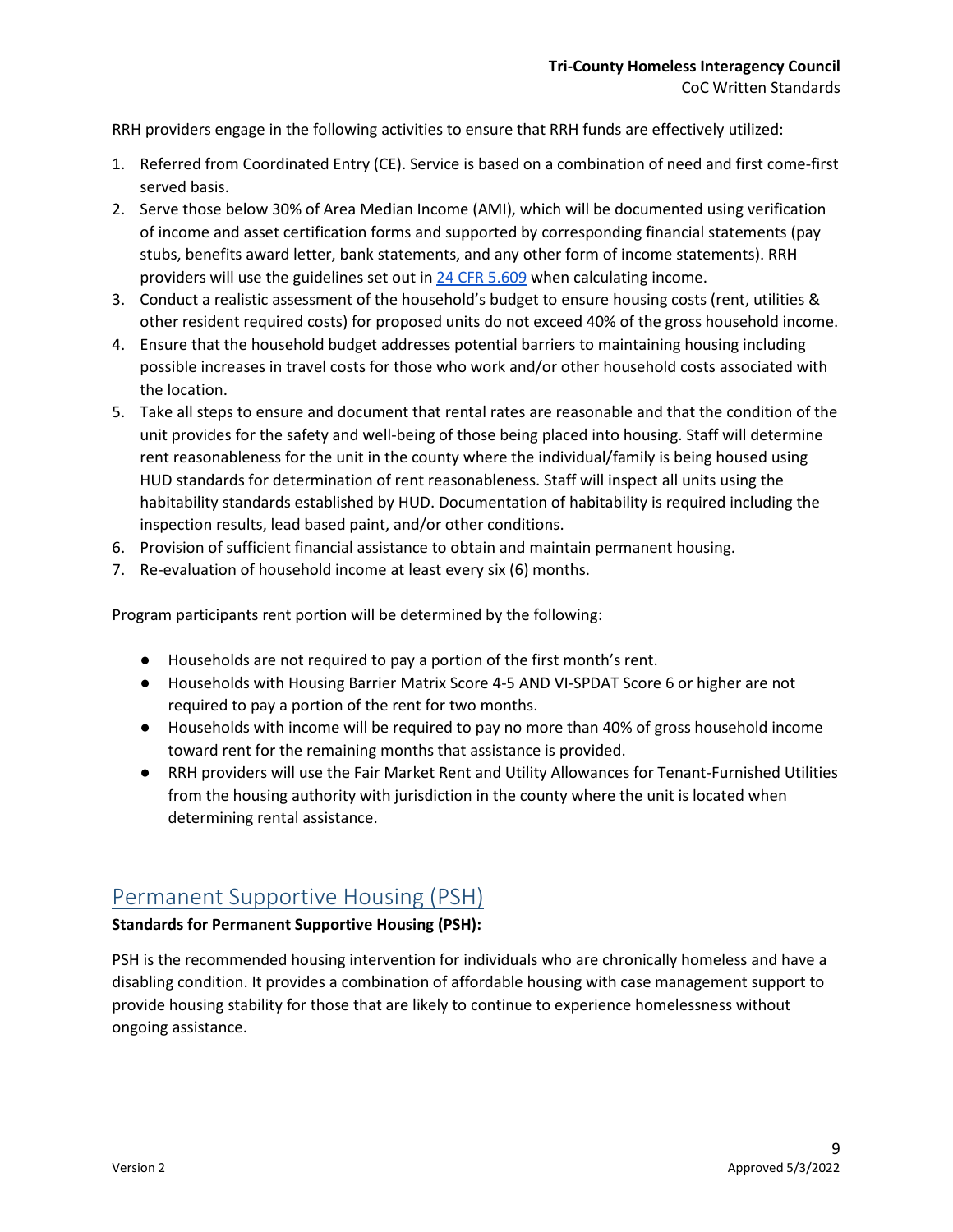Tri-HIC partners provide various types of permanent supportive housing. All PSH funded through the HUD Continuum of Care grant process must utilize the Coordinated Entry (CE) system as a process for receiving new tenants. PSH providers should refer to the CE Policies and Procedures for additional standards regarding screening and acceptance of new tenants.

If the provider is considering any exit destination other than a leased unit, they must educate the client on their rights as a tenant. In non-leased situations (boarding house, family placement, relocation, etc…) programs must provide case management for at least 90 days following the placement in order to ensure stability, longevity and awareness of their rights.

PSH providers must be Housing First as outlined below and defined by HUD guidance:

- Reduces barriers to housing entry
	- o Does not screen out for current or past substance abuse
	- o Does not screen out for type of disability (including mental and physical illness)
	- $\circ$  Does not screen out for past legal issues, except those dictated by federal guidelines
	- o Does not screen out for little or no income
	- o Does not screen out for poor credit or rental history
	- $\circ$  Does not screen out for current or experience as a victim of domestic violence
- Reduces barriers to housing retention
	- o Does not evict for non-compliance with a housing plan
	- o Does not evict for violation of rules that are not part of a standard lease
	- o Does not evict for drug or alcohol use
	- o Does not evict for non-compliance with medication or a treatment plan
	- o Practices policies to prevent lease violations and evictions
- Offers person-centered services and case management:
	- o Case management is separate from property management
	- o Offer services based on tenants needs and requests
		- Services can be provided by the PSH program or a community provider
	- o Additional/outside services are voluntary
	- o Offer case management services in settings that meet the residents needs
	- o Bring resources on-site
	- o Incentivize engagement in services
	- o Train staff on best practice approaches to case management
	- o Have a process for resident feedback

Tenant Rights under PSH Programs:

- Tenants must be informed of and educated of their full rights, responsibilities, and legal protections. PSH tenants are protected under the fair housing laws and should be informed of their rights as well as their responsibilities as tenants in a legally binding lease.
- The tenant lease functions as the termination policy, which legally ensures that tenants receive sufficient notice of termination and have a right to appeal termination to the organizational leadership.